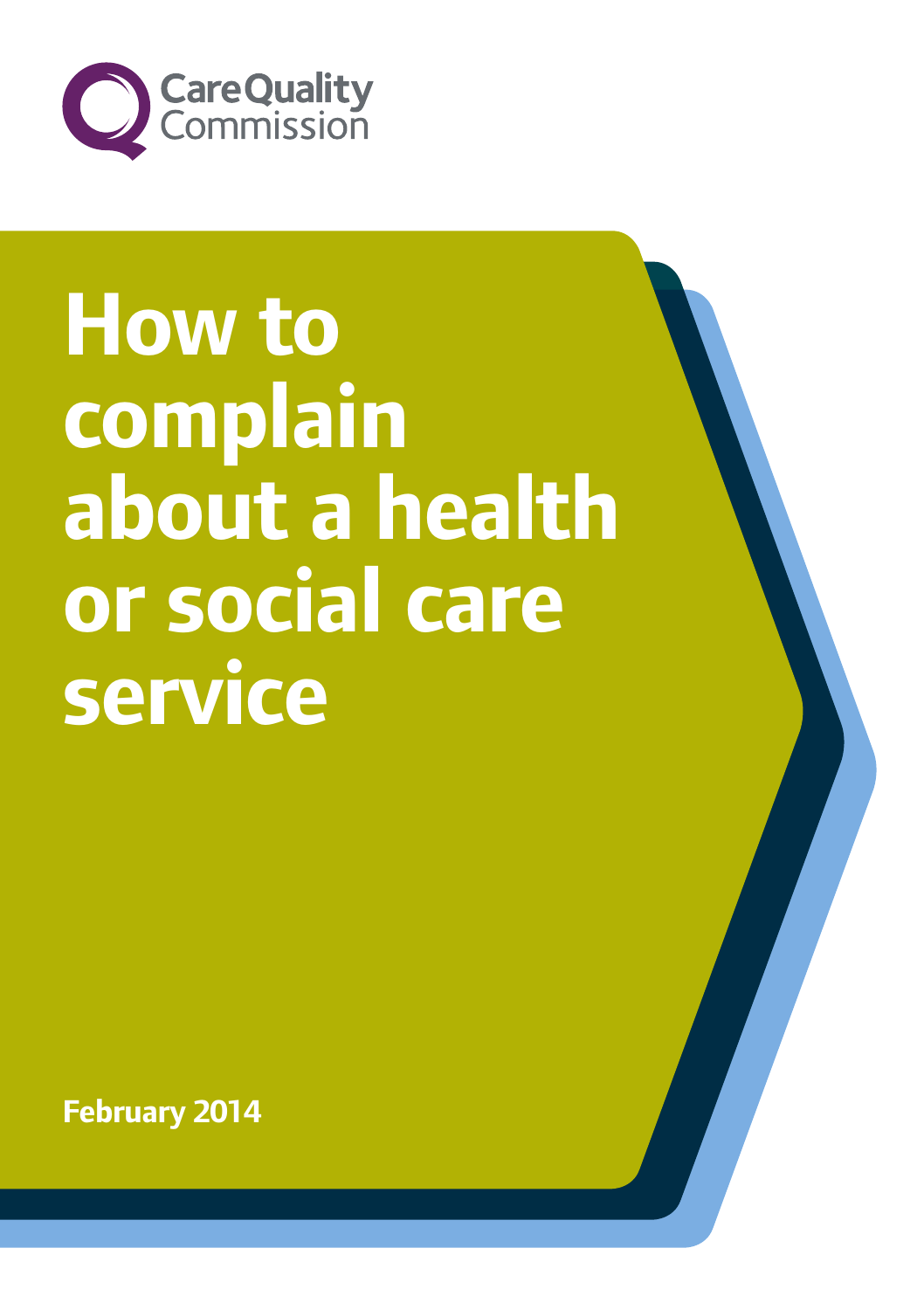# **About this leaflet**

Although most people have no problems when using health or social care services, sometimes things can go wrong.

This leaflet explains what to do if you, a member of your family or someone acting on your behalf wants to complain about care or treatment that you have received.

For many, the thought of making a complaint can be daunting, but care services should welcome the opportunity to respond to your concerns and try to put things right.

# **About us**

We are the Care Quality Commission (CQC), the independent regulator of health and adult social care services in England.

Our purpose is to make sure health and social care services provide people with safe, effective, compassionate, high-quality care and we encourage care services to improve.

Our role is to monitor, inspect and regulate services to make sure they meet fundamental standards of quality and safety and we publish what we find, including performance ratings, to help people choose care.

We also protect the interests of people whose rights are restricted under the Mental Health Act.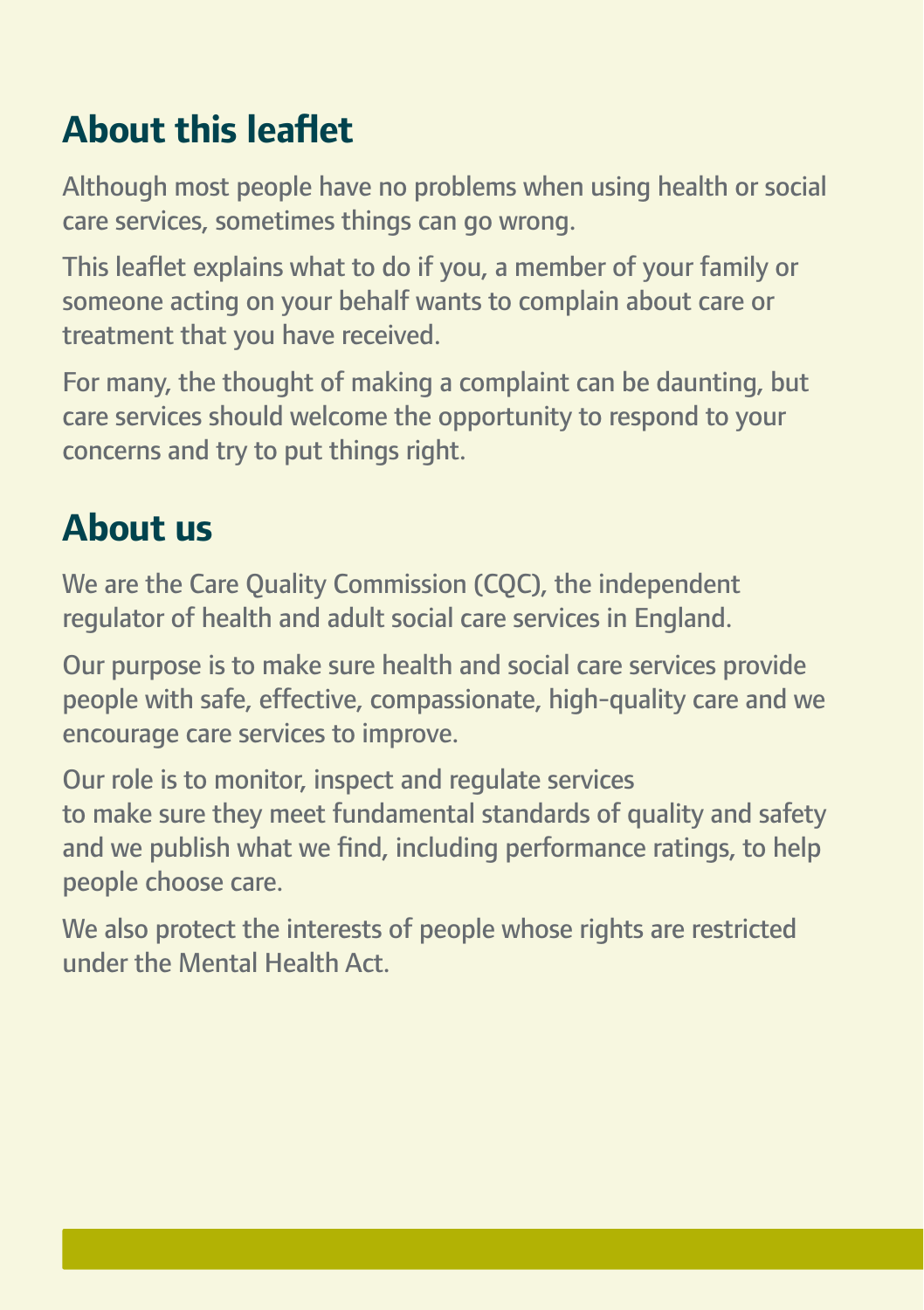## **How to complain**

- If you are unhappy with care or treatment you have received you have the right to:
	- − make a complaint;
	- − have that complaint investigated; and
	- − be given a full and prompt reply.
- **•**  By law, all health and social care services must have a procedure for dealing efficiently with complaints.
- **•**  Ask the service you want to complain about for a copy of their complaints procedure. This will tell you who to contact, how they will handle your complaint and how they will learn from your complaint.
- You can make a complaint by email, letter, in person, or by phone. If you make a complaint by phone or in person, the service should give you a written copy of your complaint.
- It is usually a good idea to keep a record of what you said, who you said it to and what they said.
- The service you complain to should let you know how long they think it will take to investigate your complaint and respond to you.
- **•**  Complaining can be a difficult experience. There are many organisations, including charities, that can give you free support and advice on how to make a complaint. We mention some of the organisations that can help in section 5 of this leaflet.
- The rest of this leaflet gives more detail on how to complain about different health and social care services, including what to do if you are not happy with the response to your complaint.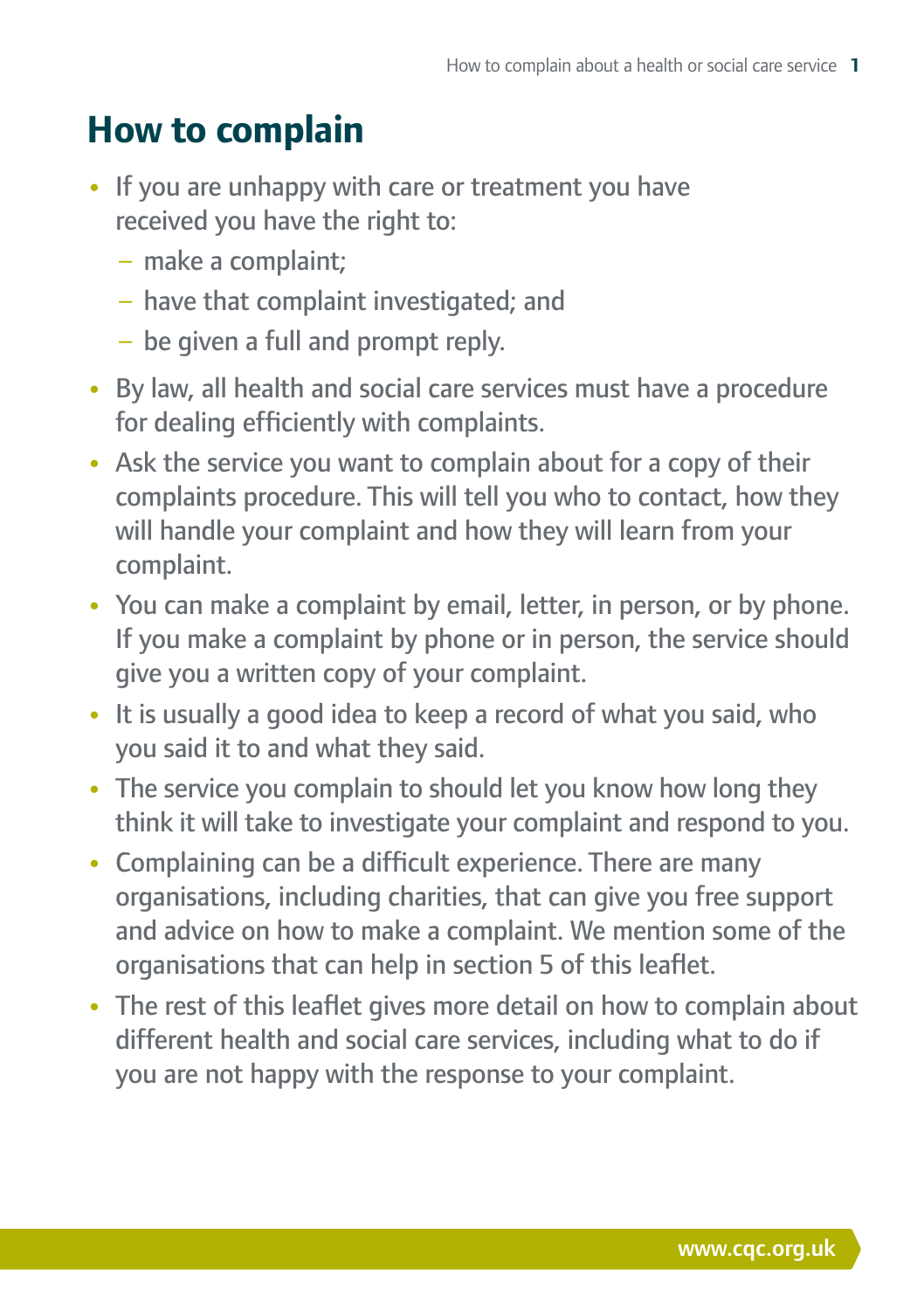**1**

**1:** Complaints about the NHS – including GPs, dentists and hospitals (page 2) **2:** Complaints about healthcare you have paid for yourself (page 4) **3:** Complaints about social care – including care homes and home-care agencies (page 4) **4:** Complaints about use of the Mental Health Act (page 6) **5:** Support with making a complaint (page 7) **6:** Sharing your experience (page 9)

# **How to make a complaint about NHS care**

If you are unhappy with the care or treatment you have received from an NHS hospital, GP practice, dentist or other service you should contact the service directly to make a complaint. This gives them the chance to try and put things right for you.

Or you can choose to complain to the NHS organisation that commissions (arranges and pays for) the service.<sup>1</sup>

Complaining can be a difficult experience. See section 5 for a list of organisations that can give helpful advice and support.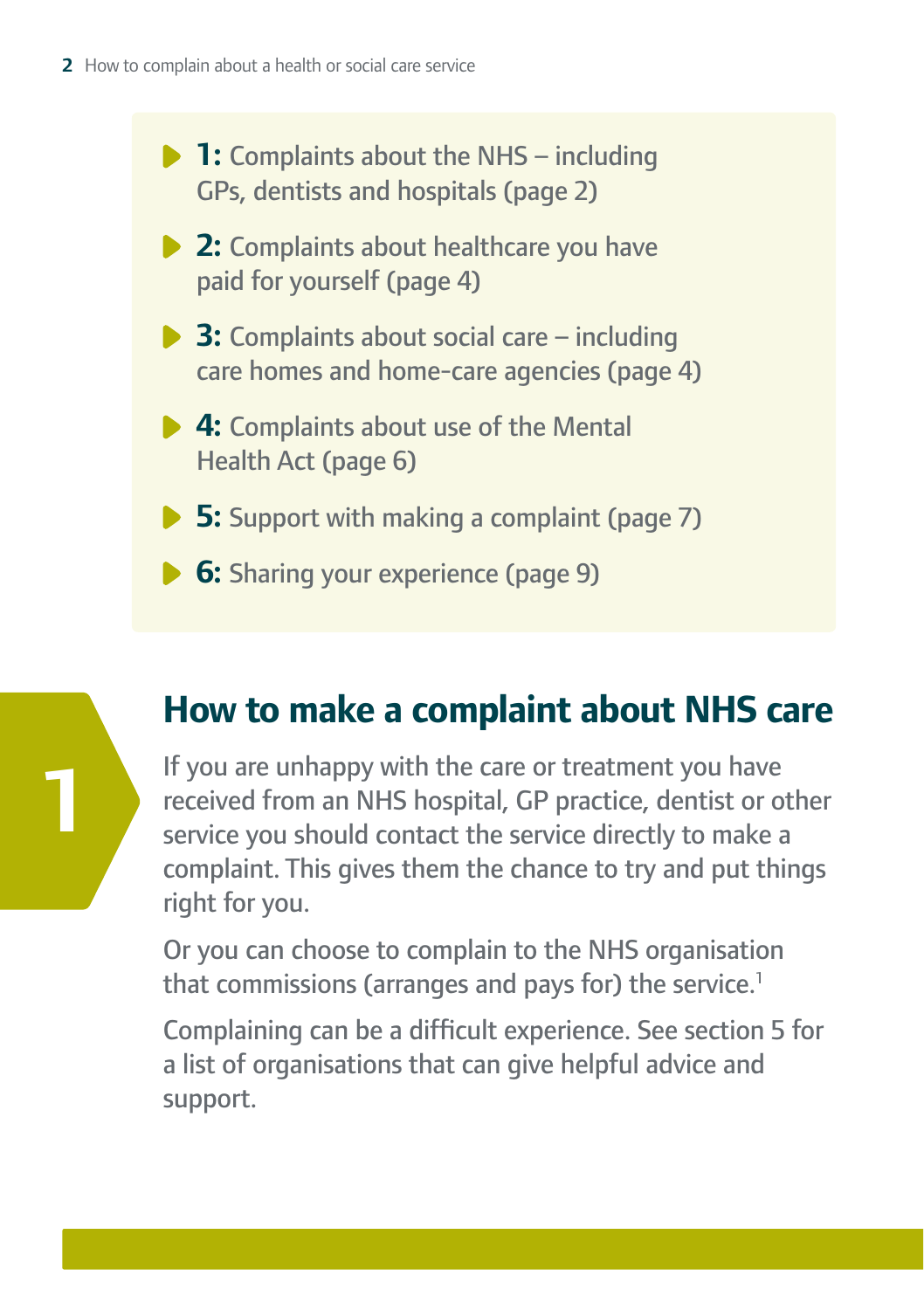## **If you are not happy with the reply you get**

If you are not happy with the outcome of your complaint or how it was dealt with, you can ask the Health Service Ombudsman to investigate it.

The Health Service Ombudsman is a free, independent complaints service. If they decide that the NHS has got things wrong, they can make recommendations to put things right.

You can contact the Health Service Ombudsman in the following ways.

- **•**  By phoning **0345 015 4033** (textphone **0300 061 4298** for people who are deaf or have problems using a standard phone).
- **•**  By sending an email to: **phso.enquiries@ombudsman.org.uk**.
- **•**  By texting 'call back', with your name and mobile number, to **07624 813 005**. Someone will then call you.
- **•**  By writing to:

#### **Parliamentary and Health Service Ombudsman Millbank Tower, Millbank London, SW1P 4QP**

You can also visit their website at **www.ombudsman.org.uk**.

<sup>1</sup>In general, NHS England commissions most primary care, such as GP and dental services. You can contact NHS England by phoning them on **0300 311 22 33** or sending an email to **england.contactus@nhs.net**. You can also visit their website at **www.england.nhs.uk** Complaints about secondary care, such as hospital and some community care, can be made to your local Clinical Commissioning Group. You can get details for your local Clinical Commissioning Group from your council or you can find them online by visiting the website at **www.nhs.uk/Service-Search/Clinical-Commissioning-Group/LocationSearch/1**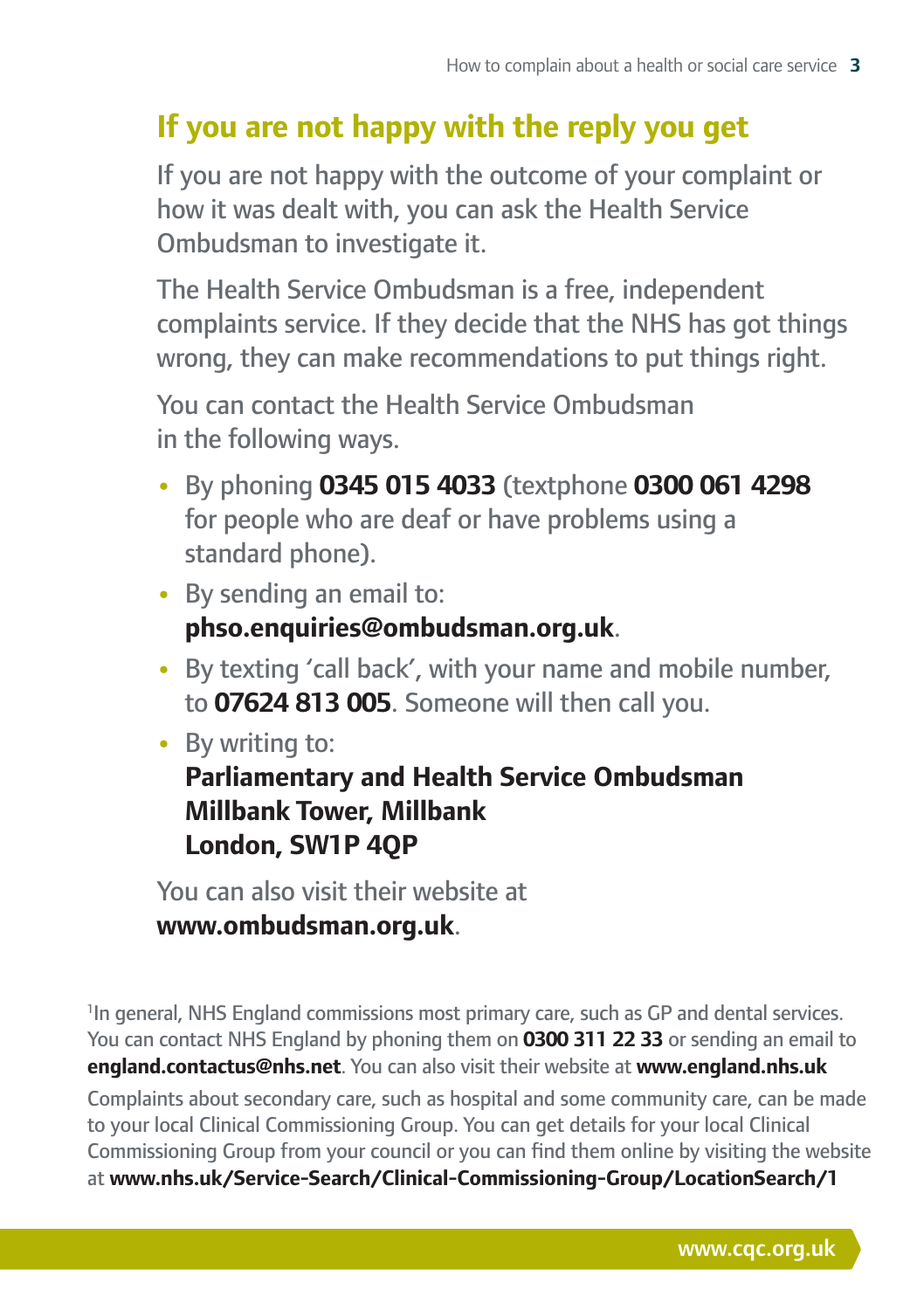**2**

**3**

# **How to make a complaint about health care that you have paid for yourself**

If you are unhappy with care or treatment that was not provided, or paid for by the NHS, you should contact the person or organisation that provided the service and give them the chance to put things right for you.

Complaining can be a difficult experience. See section 5 for a list of organisations that can help.

If you are not happy with the response to your complaint, you can contact the Independent Healthcare Advisory Services (IHAS). For their contact details, visit their website at **www.independenthealthcare.org.uk**.

IHAS is an organisation that represents many independent health care organisations. It has a code of practice for its members on dealing with patients' complaints, and it can look into your complaint if you are unhappy with the response you have received from a service.

# **How to make a complaint about care homes and social care services**

If you are unhappy with the care you have received from a care home, nursing home, home-care agency or other social care service, you should contact the service directly to make a complaint. This gives them the chance to try and put things right for you.

Or you can choose to complain to your local council if they paid for the care. You can find the contact details of your local council by visiting the website at **www.gov.uk**.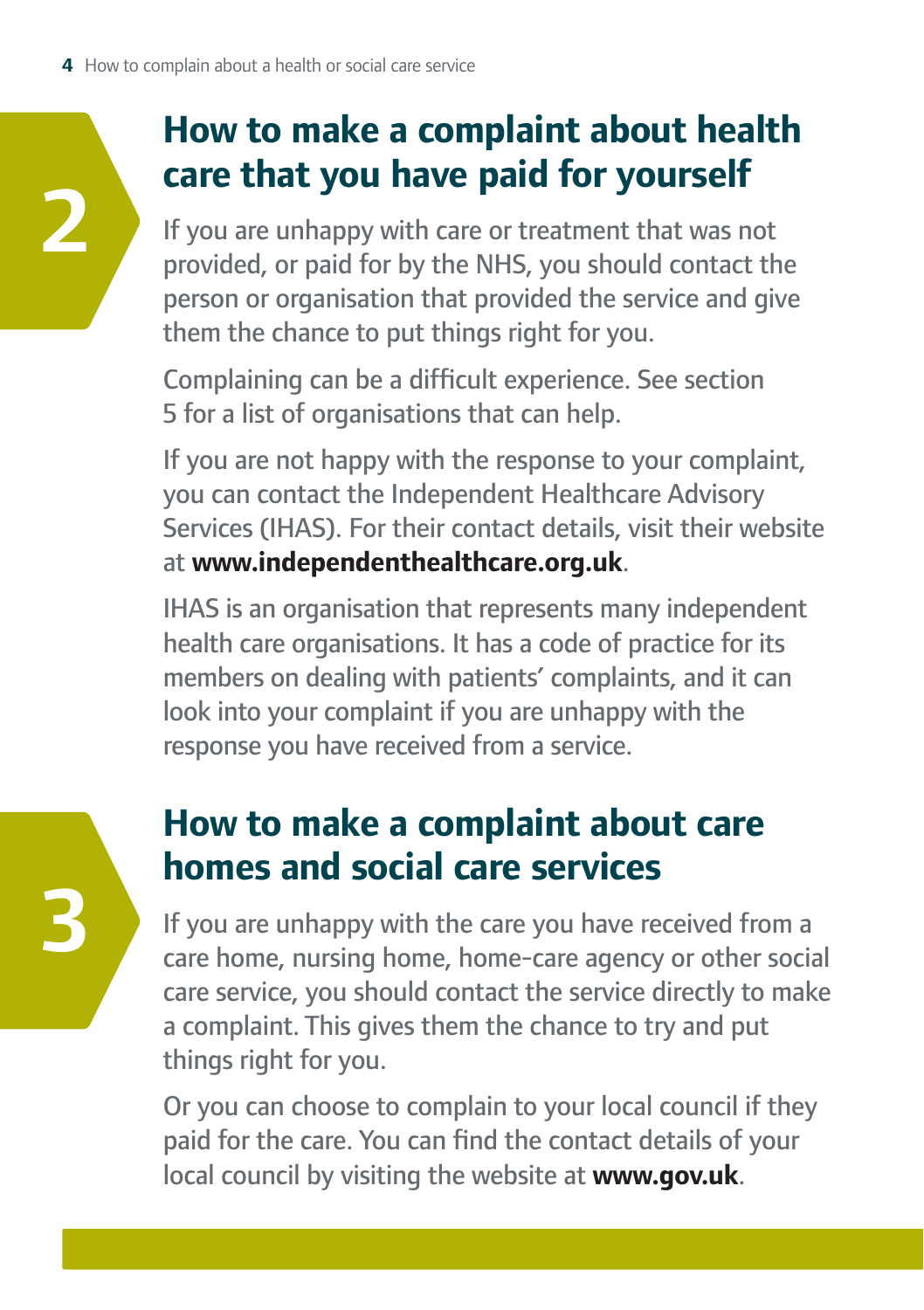If the service is provided in a social care setting but is funded by the NHS (for example, dental services), you will need to follow the NHS complaints procedure, which you can find in the previous section called 'How to make a complaint about NHS care'.

Complaining can be a difficult experience. See section 5 for a list of organisations that can give advice and support.

## **If you are not happy with the reply you get**

If you are not happy with the outcome of your complaint or how it was dealt with, you can ask the Local Government Ombudsman to investigate it. This applies whether you pay for your own care or your local council pays for it.

The Local Government Ombudsman is a free, independent complaints service. If they decide that the care service has got things wrong, they can make recommendations to put things right.

You can contact the Local Government Ombudsman in the following ways.

- **•**  By phoning **0300 061 0614**
- **•**  By texting 'call back', with your name and mobile number, to **0762 480 3014**. Someone will then call you.

**•**  By writing to: **Local Government Ombudsman PO Box 4771 Coventry, CV4 0EH**

You can also visit their website at **www.lgo.org.uk**.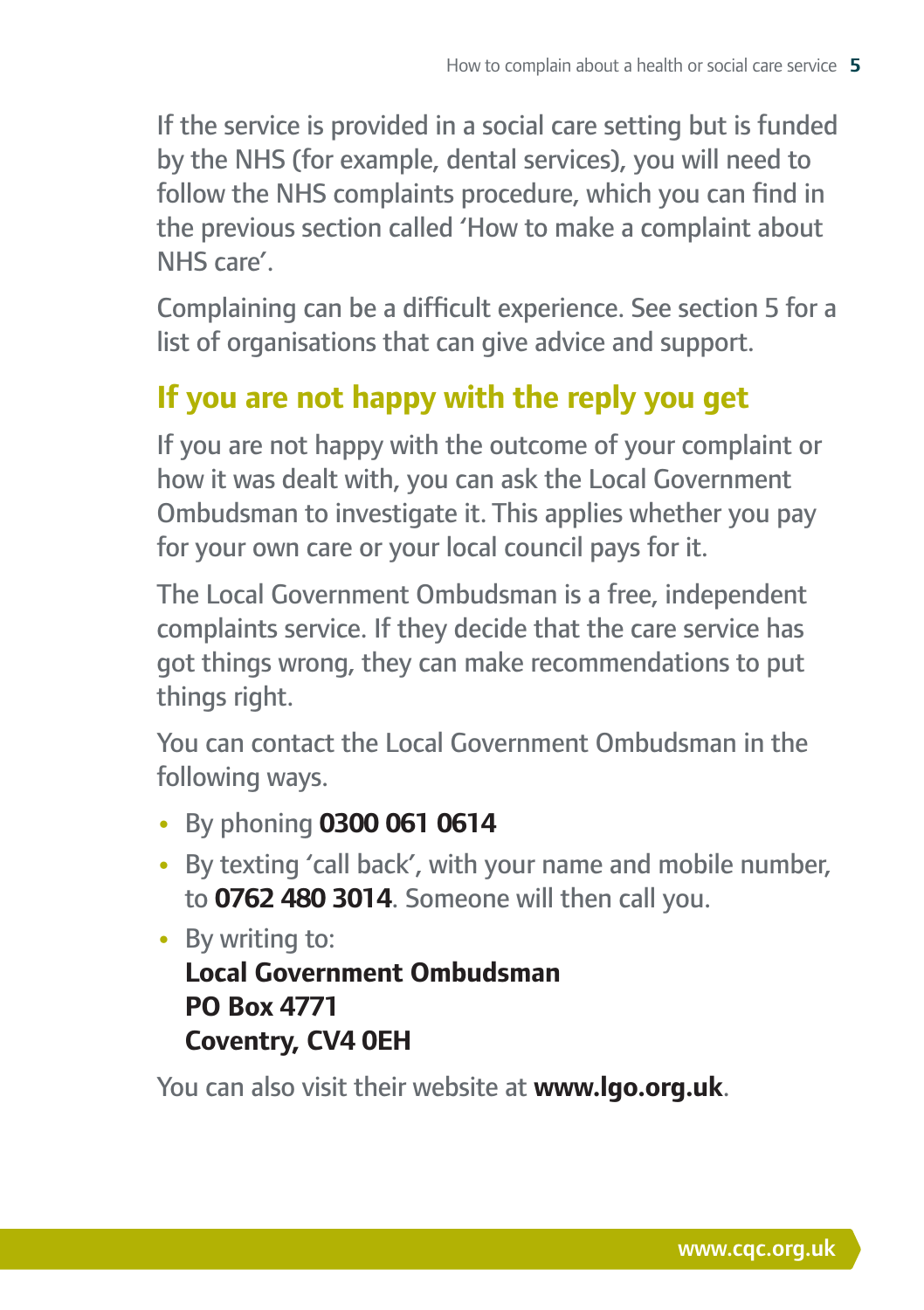**4**

# **How to make a complaint about use of the Mental Health Act**

If you are unhappy with the way the Mental Health Act has been used, you can make a complaint. Powers and duties carried out under the Mental Health Act cover a wide range of services, including receiving care while detained in hospital, or while on a guardianship or community treatment order.

You should first complain to the service that provided the care you are unhappy with.

## **If you are not happy with the reply you get**

If you are not happy with the final reply you get from the service, you can ask us, the Care Quality Commision to investigate your complaint. Our powers under the Mental Health Act mean that we can only look into complaints from, or involving, people who are or have been:

- **•**  detained in hospital;
- **•**  on a community treatment order; and
- **•**  on a guardianship.

Our job is to make sure that the complaint has been handled fairly. This might mean that we agree with the way the complaint was handled, even if you do not accept the outcome.

If you find it difficult to make your complaint or would like some support, you can ask to talk to an Independent Mental Health Advocate (IMHA). IMHAs are trained in the Mental Health Act and can advise you on and help you with your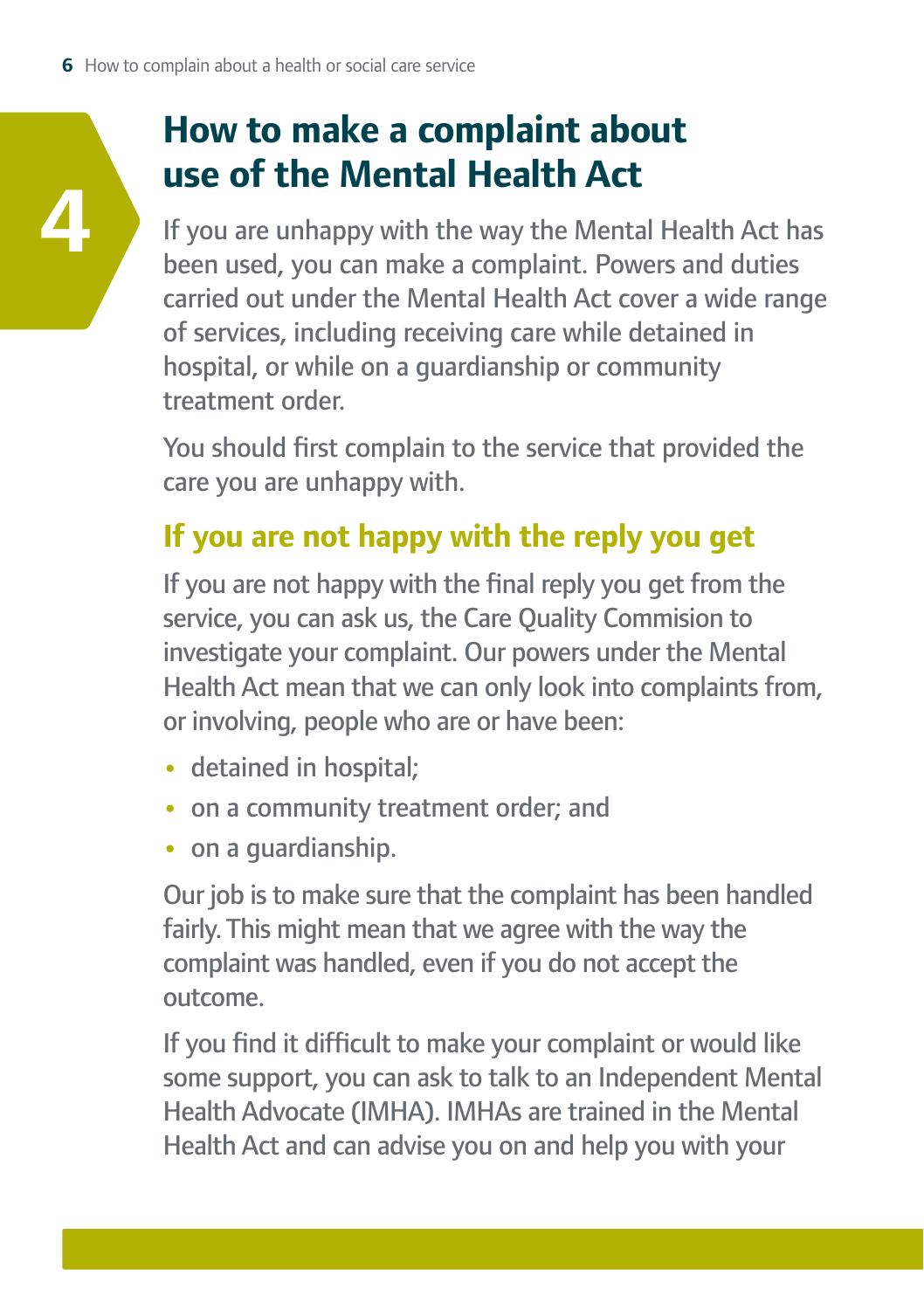rights. All hospitals which care for patients detained under the Mental Health Act must tell you how you can get in touch with an IMHA.

## **Support with making a complaint**

Complaining can be a difficult experience. Here are some organisations that can give helpful advice and support.

### **The NHS Complaints Advocacy Service**

**5**

A free confidential service that advises and supports people who are complaining about the NHS. This service is independent of the NHS and has offices throughout England. To find your nearest one, contact your local council.

### **Patient Advice and Liaison Service (PALS)**

The Patient Advice and Liaison Service (PALS) offers free confidential advice, support and information on health-related matters. PALS staff are NHS employees. They provide a point of contact for patients, their families and their carers.

PALS can help you with health-related questions, help solve problems you have when you're using the NHS, and tell you how to get more involved in your own health care.

PALS staff are available in all hospitals. To find your nearest one, contact your local hospital or council.

#### **Action against Medical Accidents (AvMA)**

AvMA is the national charity for patient safety and justice. It provides free specialist advice and support, through its helpline and casework service, to people affected by medical accidents.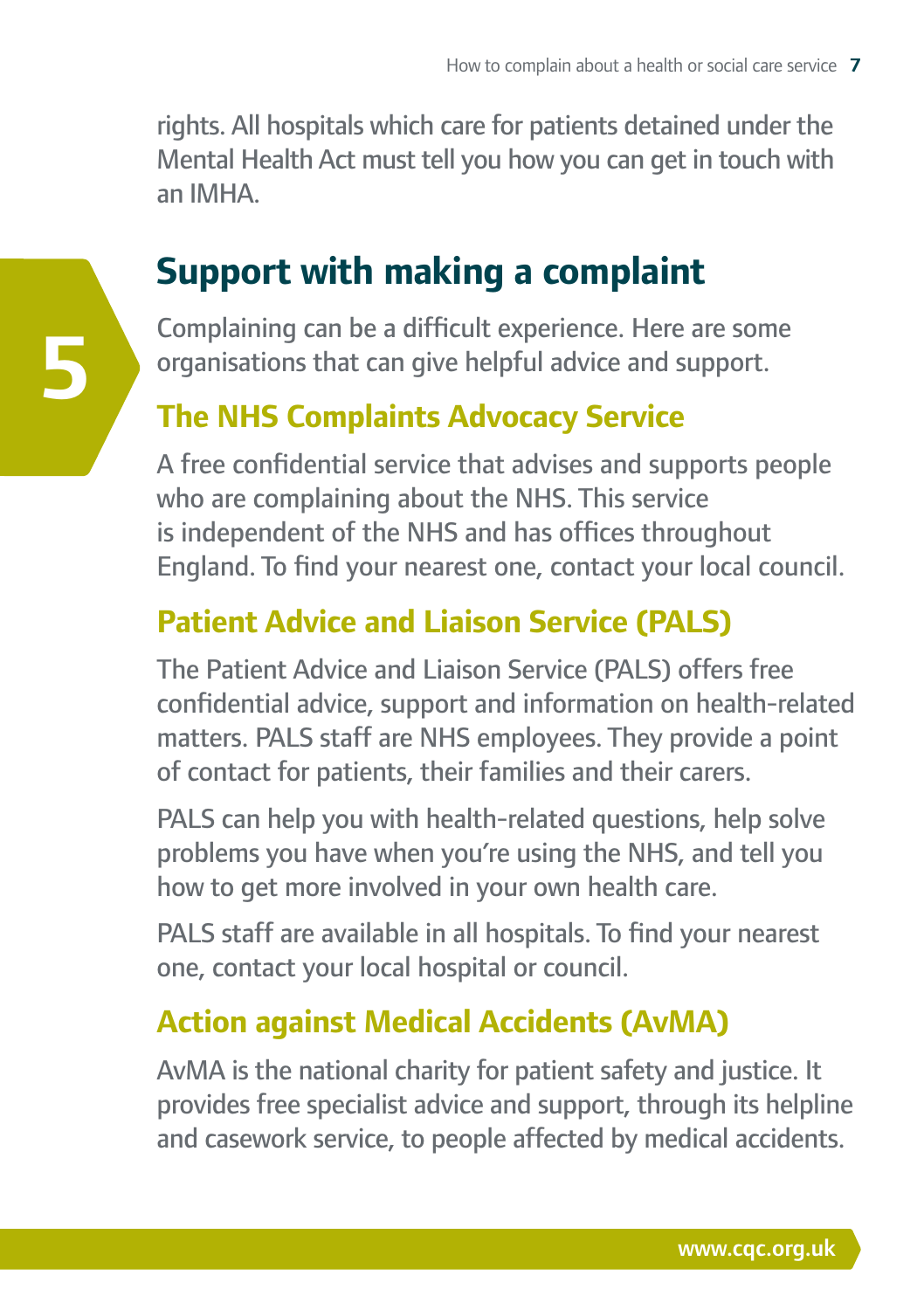This includes help with complaints about harm caused, support at inquests, advice about matters such as the regulation of health professionals, support in taking legal action, and recording patient-safety issues. You can contact AvMA's helpline on **0845 123 2352** or visit **www.avma.org.uk.** 

## **Patients Association**

A national health care charity that highlights patients' concerns and needs. It provides advice aimed at helping people to get the best out of their health care and tells you where you can get more information and advice. Contact the Patients Association's helpline on **0845 608 4455** or visit **www.patients-association.org.uk.**

## **The Relatives & Residents Association**

The Relatives & Residents Association (R&RA) is a national charity which exists to benefit older people in residential care, as well as their families and friends.

R&RA support people by giving them the information they need to make confident and informed choices – whether about choosing a care home, paying for care, adjusting to being in care, or complaining about the quality of care provided. You can contact R&RA's helpline on **0207 359 8136** or visit the website at **www.relres.org.**

## **Citizens Advice**

Citizens Advice provides free, confidential and independent advice from over 3,000 locations, including in their bureaux, GP surgeries, hospitals, colleges, prisons and courts. Advice is available face-to-face and by phone. Most of their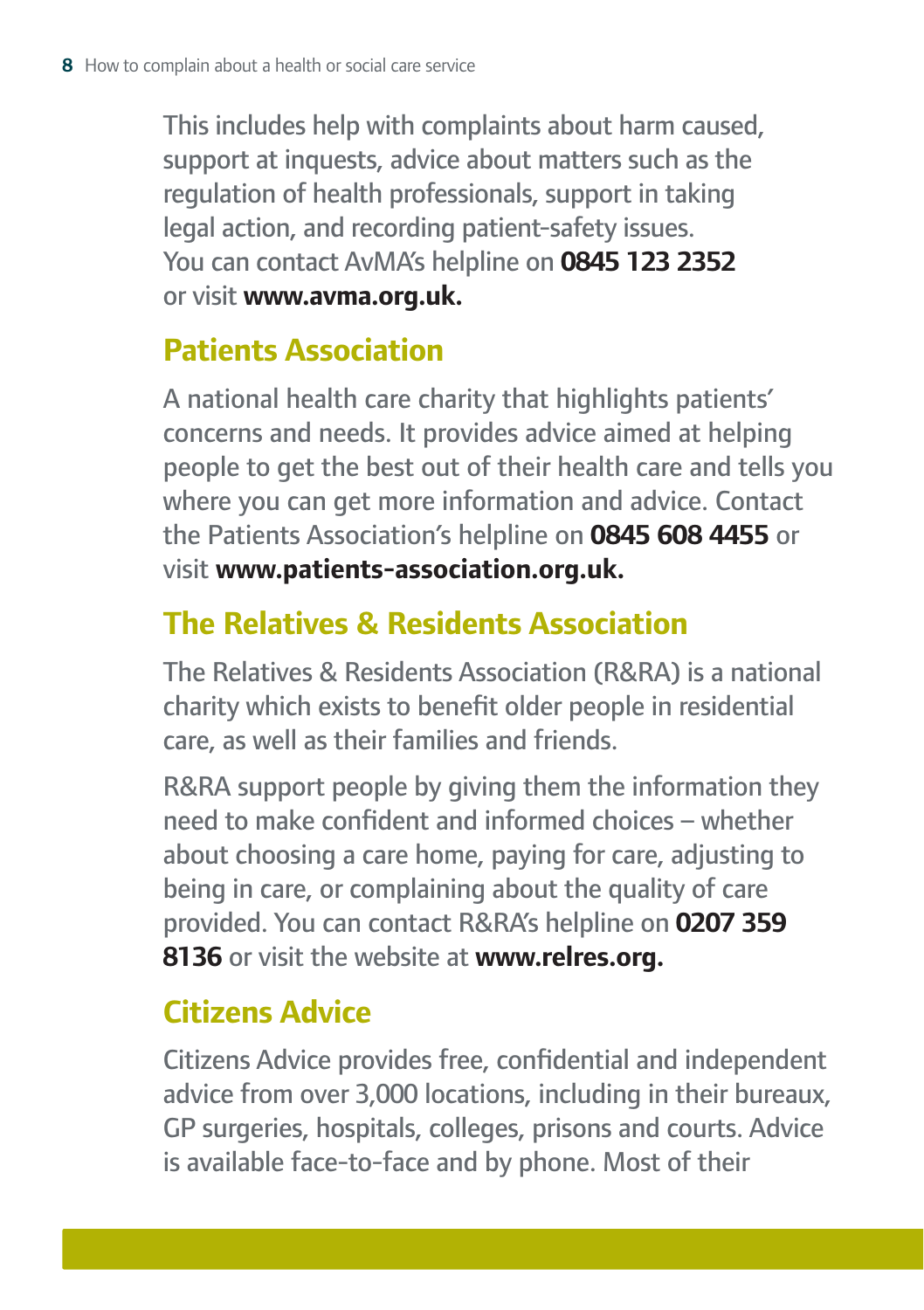bureaux offer home visits and some also provide email advice. To find out more, visit **www.citizensadvice.org.uk.**

# **Sharing your experience**

## **Care Quality commision**

**6**

If you have experienced poor care, or you know that poor care is being provided somewhere, we want you to tell us.

We use the information when we are inspecting health and social care services to make sure that they are meeting important standards of quality and safety. If they are not, we can use our legal powers to make them improve their services for the benefit of people using the service now and in the future.

Please be aware that we do not settle individual complaints. The only exception to this is complaints people whose rights are restricted under the Mental Health Act (or their representatives) make about the way staff have used their powers under the Act.

## **The Healthwatch Network**

Healthwatch is the independent consumer champion for health and social care in England. It's responsible for supporting people with their health and social care concerns and for passing on your thoughts and concerns to local health and social care organisations. Healthwatch does not investigate individual cases or complaints but will be able to point you in the direction of organisations that can help you. You can find your nearest Healthwatch by visiting the website at **www.healthwatch.co.uk** or phoning **03000 683 000**.